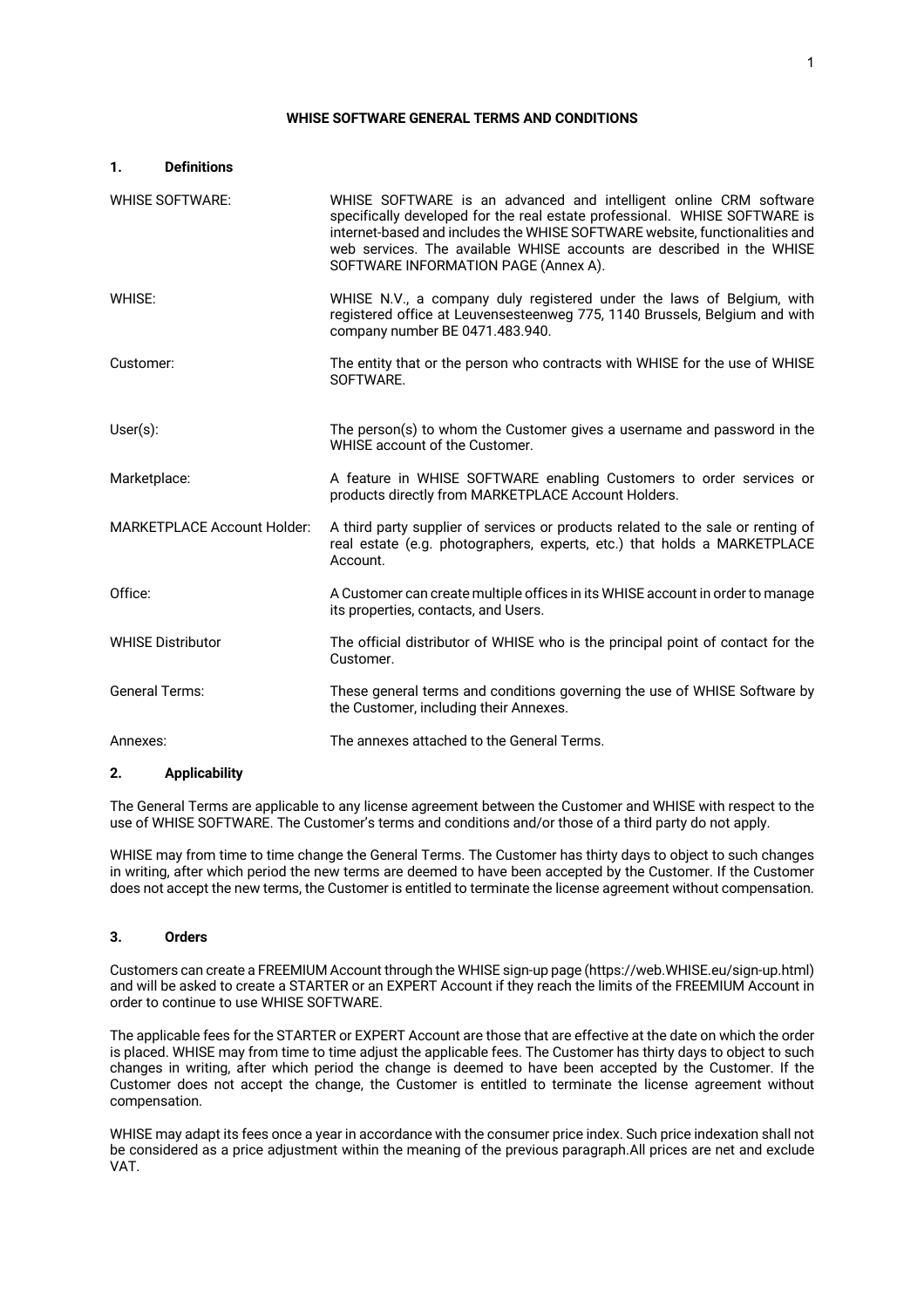Invoices will be sent solely by email to the email address communicated by the Customer when creating a WHISE account. It is the responsibility of the Customer to communicate to WHISE any email address modification. Invoices are due and payable by the Customer within 30 days after the invoice date, without deduction or setoff. Unpaid invoices are subject to a late payment interest of 1% per month or, if less, the maximum rate permitted by law on any overdue amounts, plus all reasonable expenses of collection.

Any offer other than on the WHISE order page and the WHISE website at the time of creating a STARTER or EXPERT Account, as well as any information, drafts, presentations, calculations and/or enclosures issued by WHISE, or by a WHISE distributor , are to be considered as information only and are in no event binding upon WHISE.

#### **4. Licenses**

By creating a WHISE account and upon acceptance of the General Terms, the Customer enters into a license agreement with WHISE with respect to the use of WHISE SOFTWARE.

WHISE grants the Customer a non-transferable and non-exclusive license to use WHISE SOFTWARE. The scope of the functionalities covered by the license depends on the type of account. The functionalities of each type of account are described in the WHISE SOFTWARE INFORMATION PAGE (Annex A). The Customer shall use WHISE SOFTWARE exclusively for its sole and unique benefit and in accordance with the intended use of WHISE SOFTWARE.

The Customer acknowledges that WHISE SOFTWARE is constantly being improved by WHISE. The Customer will only have access to the latest released version of WHISE SOFTWARE. Each new version or update of WHISE SOFTWARE will replace the previous version thereof, and be subject to all rights and obligations as mentioned in the General Terms. During the updates, WHISE SOFTWARE may temporarily be unavailable to the Customer.

WHISE is entitled to perform the necessary maintenance in order to ensure the proper functioning and availability of WHISE SOFTWARE, which may result in a temporary unavailability of WHISE SOFTWARE to the Customer. In such case, WHISE shall inform the Customer beforehand.

The duration of the license agreement for a STARTER Account and for an EXPERT Account is one year starting from the date mentioned on the WHISE order page on which the Customer received access to the account. The license shall automatically be renewed every year, unless Customer or WHISE gives a written notice to the other party of its intention not to renew the license at least three months before the end of the current one year term.

WHISE reserves the right to close the FREEMIUM Account and delete all data in the account in the event that the account has been inactive for 6 months. The Customer acknowledges that it is solely and fully liable for any claims or damages as a result of the termination of the account and/or the deletion of the data.

WHISE reserves the right to put the Customer's STARTER or EXPERT Account in "Read-only modus" in the event that the fees have not been paid within 30 days of the invoice date. "Read-only modus" means that the Customer can consult the data but cannot change anything in the account. In the event that the fees have not been paid 60 days after the invoice date, WHISE shall send a formal notice to the Customer and close the account and delete all data in the account if the Customer has failed to pay the fees within 15 days after the formal notice has been sent. The Customer acknowledges that it is solely and fully liable for any claims or damages as a result of the "Read-only modus", termination and/or deletion of the data.

If the Customer terminates its use of WHISE SOFTWARE, WHISE shall delete the Customer's data stored on its servers 30 days after the termination date of the license agreement, unless the Customer asked for the data or renewed its account(s) during these 30 days. The Customer acknowledges that it is solely and fully liable for any claims or damages as a result of the termination and/or deletion of the data.

The termination of the Customer's FREEMIUM, STARTER or EXPERT Account automatically terminates the license agreement between WHISE and the Customer with respect to the use of WHISE SOFTWARE.

If a Customer downgrades from an EXPERT Account to a STARTER Account, the fees for the EXPERT Account remain due for the remainder of the current one year term and no reimbursement will be made. As from the date of renewal of the license the Customer will pay the applicable fees for the STARTER Account. Downgrading from an EXPERT or STARTER Account to a FREEMIUM Account is not possible.

## **5. Server space and transfer of data**

a. Server space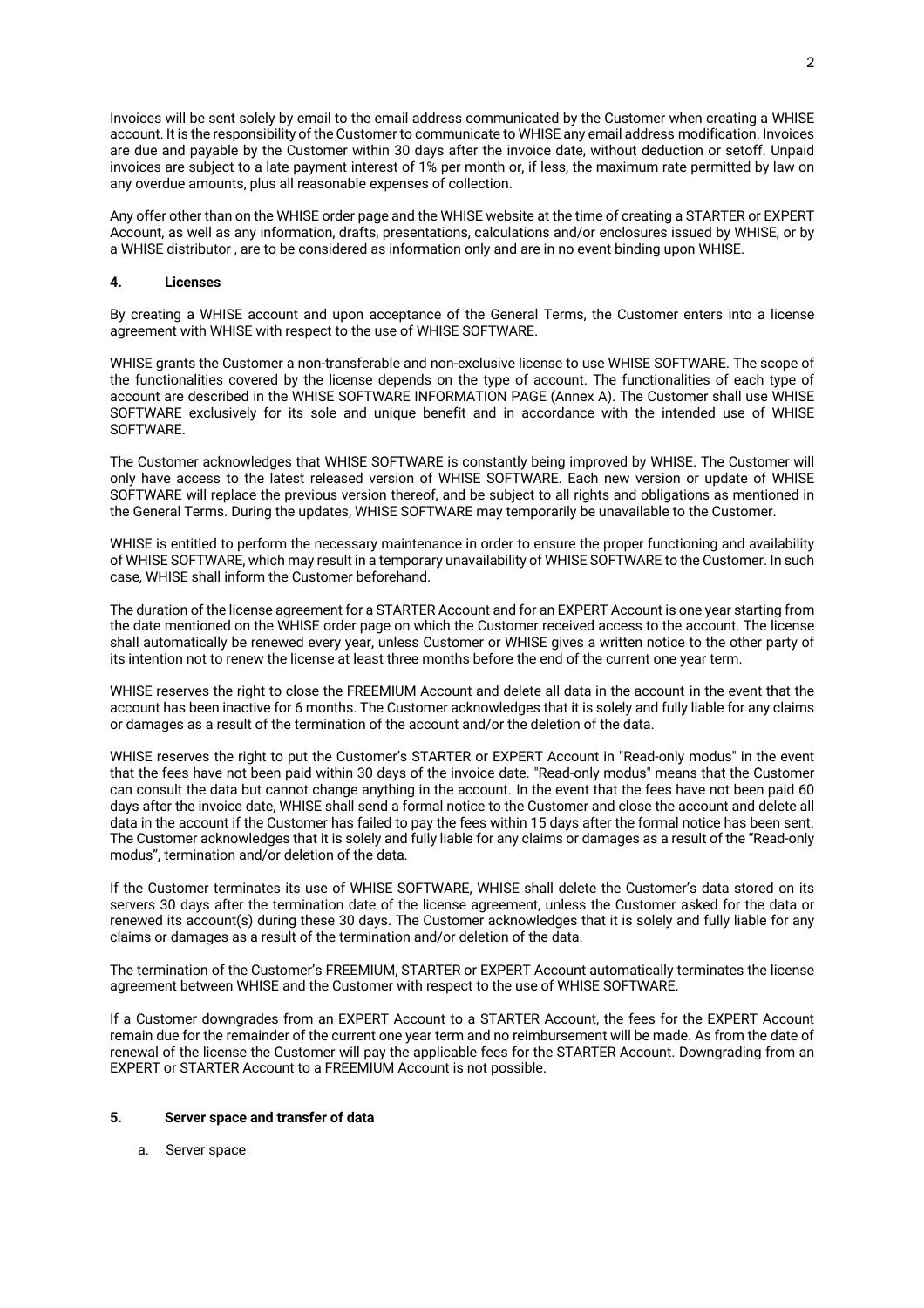The WHISE accounts include a certain amount of space available to the Customer on WHISE's servers, as detailed in Annex A. If the volume of data stored on WHISE's servers by the Customer exceeds the server capacity available to the Customer, the Customer shall be required to purchase additional server capacity. The Customer acknowledges that by refusing to pay for additional server capacity, it shall be liable for any loss of data as a result thereof.

#### b. Transfer of data

The transfer to WHISE SOFTWARE of Customer's data including data stored with the use of other software must be done using the tools available in WHISE SOFTWARE. Any assistance from WHISE that may be needed for the execution of such transfer shall be invoiced at WHISE's applicable rates on that date for such service.

In case the Customer wishes to avoid data loss resulting from the transfer of its data to another system, the Customer can ask for a copy of its data at least 30 days prior to such transfer. If all due and outstanding invoices for the WHISE account(s) have been paid, WHISE shall deliver a complete set of data in a standard format. WHISE shall deliver the complete set of data free of charge once. WHISE reserves the right to invoice for additional delivery of the complete set of data at WHISE's applicable rates on that date.

## **6. Scope and limitation of the services provided by WHISE**

WHISE provides the Customer with a software platform that enables the Customer to store data and to perform operations as set forth in the WHISE SOFTWARE INFORMATION PAGE (Annex A).

Related services provided by WHISE are strictly limited to all reasonable measures to ensure the operation and availability of WHISE SOFTWARE. WHISE does not screen text or media content processed through WHISE SOFTWARE by the Customer.

The Customer is free within the limited scope of its license rights to use and operate WHISE SOFTWARE according to its intended purpose. As a result, the Customer bears the sole and full responsibility for the content that it processes with the use of WHISE SOFTWARE.

If the Customer decides to order services or products from a MARKETPLACE Account Holder, the Customer enters into a direct contractual relationship with the MARKETPLACE Account Holder. WHISE is not a party to this contractual relationship and is not responsible for the products or services offered by MARKETPLACE Account Holders, or the terms and conditions under which this occurs. WHISE can in no event be held liable for any costs, expenses or damages by the Customer, MARKETPLACE Account Holder or third party as a result of the provision of products and/or services by Marketplace Account Holders and/or the use thereof by Customers.

WHISE reserves the right to limit the visibility of the Marketplace in WHISE SOFTWARE and/or to discontinue the possibility for Customers to order services or products from a MARKETPLACE Account Holder in the event that this MARKETPLACE Account Holder has not paid the fees for the MARKETPLACE Account. WHISE cannot be held liable for any costs or damages incurred by the Customer, MARKETPLACE Account Holder and/or third party as a result of such limitation of visibility and/or discontinuation.

#### **7. Customer's obligations and liability**

The Customer is fully and solely liable for any and all operations performed under its account. Customer is responsible for the confidentiality of its account, usernames and passwords, for the access to its computer system and for any acts and negligence of any party making use of a Customer's account. Customer shall not allow access to WHISE SOFTWARE to any person that is not a User.

In case Customer finds or suspects any misuse of its account information, Customer will immediately change its passwords.

The Customer shall comply with (i) all international, national, state and local laws and regulations, and (ii) all internet regulations, policies and procedures.

The Customer agrees to never use WHISE SOFTWARE for illegal purposes or conduct that is otherwise objectionable. The Customer may not process any content that (i) is unlawful, harassing, libelous, abusive, threatening, or harmful of any kind or nature or otherwise objectionable; (ii) it does not have the right to process under any law or under contractual or fiduciary relationships; (iii) infringes any rights of a third party, such as but not limited to patent, trademark, trade secret and copyright rights.

The Customer will not use nor display any means, software or routines that might harm other parties or the good functioning of WHISE SOFTWARE, or disproportionately burden the WHISE SOFTWARE system.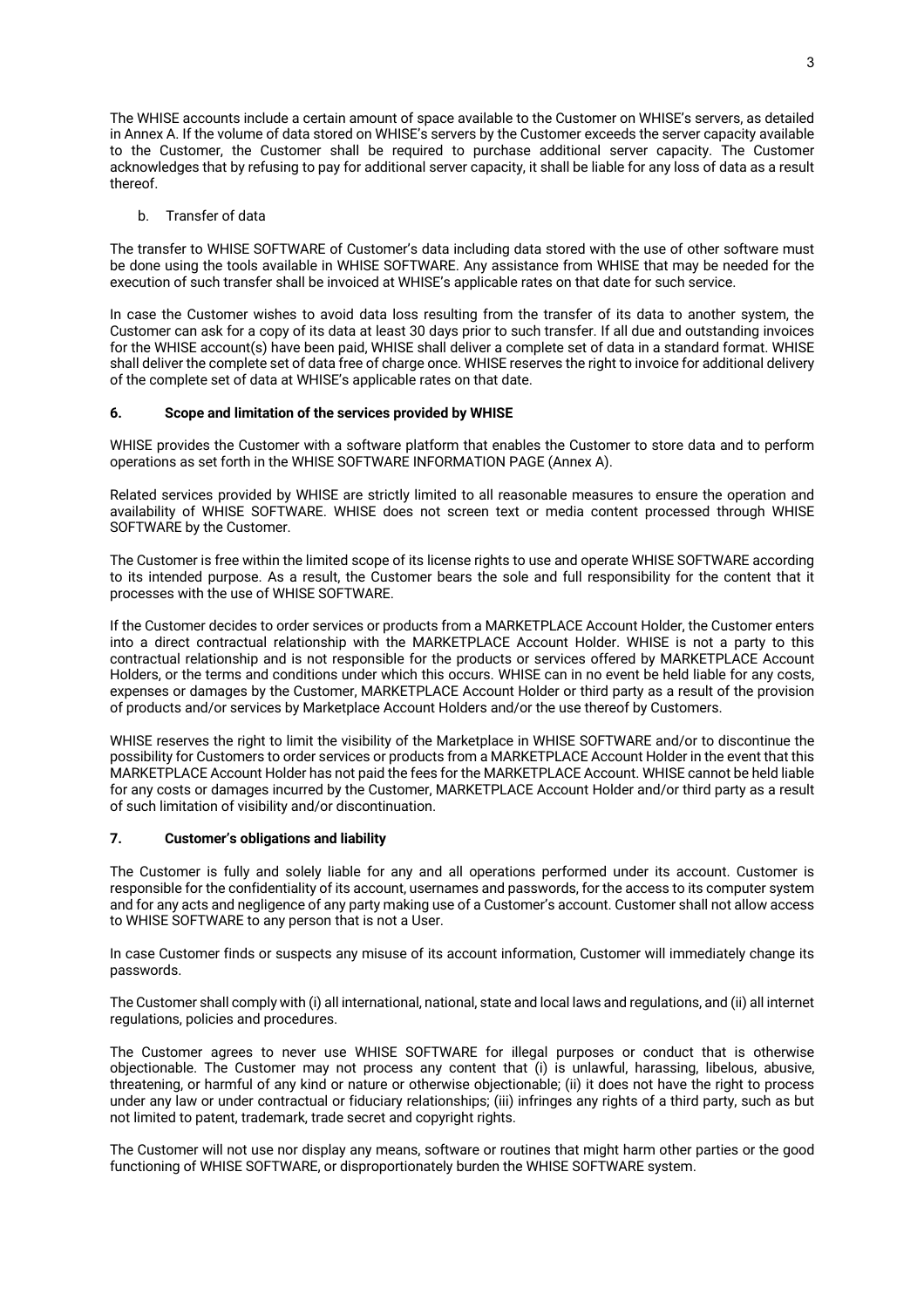WHISE reserves the right to seek all remedies available including but not limited to blocking the access to an account, or to block access from a particular IP address.

The Customer accepts full responsibility for its account and agrees to defend, indemnify and hold harmless WHISE, its shareholders, directors, officers, employees, agents, distributors, attorneys, parent companies, subsidiaries and affiliates, from and against any and all claims, liabilities, judgments, penalties, taxes, costs and expenses (incl. reasonable attorney fees and costs) arising out of or related to Customer's use of the WHISE SOFTWARE and/or breach of the General Terms.

## **8. Processing of personal data in connection with the use of WHISE SOFTWARE**

a. Definitions

The terms used in this provision shall have the meaning as ascribed to them in Regulation (EU) 2016/679 of the European Parliament and of the Council of 27 April 2016 on the protection of individuals with regard to the processing of personal data and on the free movement of such data, and repealing Directive 95/46/EC (hereinafter referred to as "GDPR").

b. General

With respect to the personal data relating to the Customer and/or its User(s), WHISE acts as controller in accordance with WHISE's privacy policy, available on the WHISE website (https://www.WHISE.eu/privacypolicy?lang=en).

With respect to the personal data that the Customer and/or its User(s) processes through the use of WHISE Software, *inter alia* data of its contact persons, customers, users or prospects, the Customer acts as data controller and WHISE acts as data processor on behalf of the Customer.

As controller, the Customer undertakes to pay particular attention to the protection of the privacy of its users, customers, contact persons and prospects and to comply with all applicable legislation on the protection of personal data and privacy, including the GDPR ("data protection legislation"). The Customer warrants that all personal data that it transmits to WHISE are obtained lawfully and can be lawfully processed by WHISE. The Customer guarantees the accuracy of the personal data it transmits to WHISE, and guarantees that its instructions to WHISE comply with data protection legislation. If WHISE is of the opinion that Customer's instructions violate data protection legislation, WHISE shall notify the Customer without delay and shall not be obliged to carry out the processing. A lack of notification by WHISE shall not affect the liability of the Customer towards WHISE due to the unlawful instruction.

The purpose of this provision is to regulate the procedures for the execution and organization of the processing of personal data by WHISE in its capacity as data processor.

It is specifically agreed between the parties that WHISE, in its capacity as a processor for the Customer, acts exclusively on behalf of and in accordance with the documented instructions of the Customer - that remains the controller - for the duration of the contract, including with regard to transfers of personal data to a third country, unless required to do so by Union or Member State law to which WHISE is subject; in such a case, WHISE shall inform the Customer of that legal requirement before processing, unless that law prohibits such information on important grounds of public interest.

c. Data categories processed by WHISE as a processor

In connection with the use of WHISE SOFTWARE by the Customer, WHISE may process the following personal data of the Customer's customers, contact persons, users or prospects on behalf of the Customer:

- Personal identification data (surname, first name, postal address, email address, phone / fax number, website URL, date of birth, place of birth, national and ID number, civil state, photo);
- Professional data (company name, registered office, company / VAT number, professional telephone number, professional email address, website URL, function, status, representative's name);
- Real estate data that customers, users or prospects put on sale or lease or that they are looking for (property category, price range, geographic area, number of rooms, area, floor, elevator, terrace, garden, etc. .);
- Financial data (bank account number, banking institution, details of a possible mortgage loan);
- Data on behavior and browsing habits on the sites and applications of the Customer;
- Any other data that the user, customer or prospect voluntarily communicates to the Customer.

WHISE may also collect non-personal data. These data are qualified as non-personal data because they do not make it possible to identify (directly or indirectly) a natural person. These data may therefore be used for any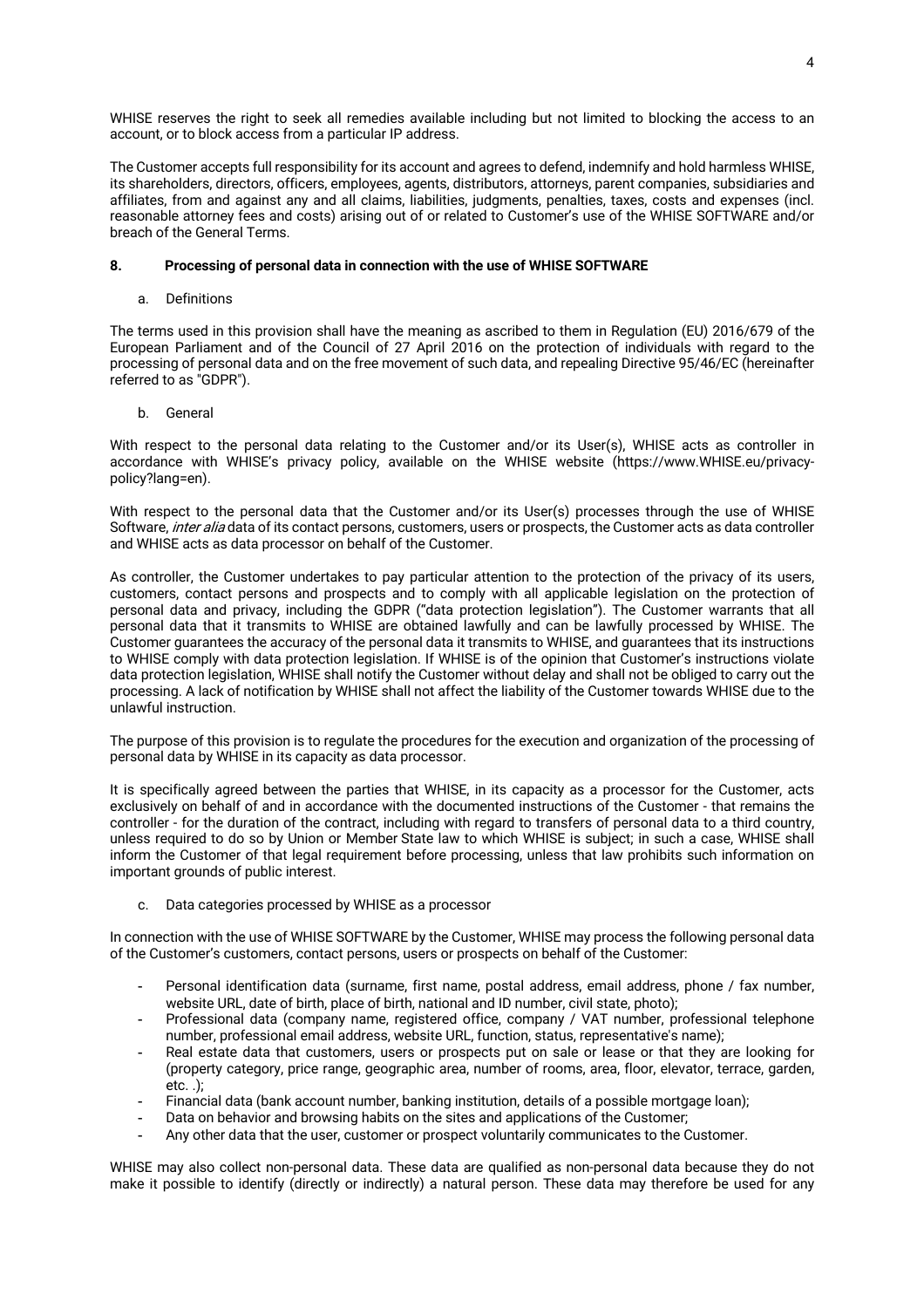purpose whatsoever, for example to improve the service of WHISE, products and services offered by the Customer or third party partners.

In the event that non-personal data are combined with personal data, so that an identification of a natural person would be possible, these data will be treated as personal data until the data are anonymized.

d. WHISE missions as a processor

In connection with the use of WHISE SOFTWARE by the Customer, WHISE, acting as a processor, is responsible for processing the data only for the following purposes:

- to manage the Customer's clientele;
- for the issue, collection and verification of the Customer's invoices;
- to inform the clients, users, prospects of the Customer about the offers / real estate advertisements (sale, rental, ...) according to specific search criteria;
- to inform customers, users, prospects of the Customer about the buyers / tenants according to the desired action (sale / lease, ...);
- to ensure the publication and visibility of real estate offers / advertisements on the Customer's website and, where applicable, in the media partners (real estate portals, newspapers, etc.);
- to connect / contact a seller / lessor and a buyer / tenant candidate;
- to follow and manage the evolution of a specific transaction (negotiation, offer, compromise, ...);
- to create and write real estate documents (compromise, sale, lease, ...);
- to provide the customer of the Customer with an activity report listing all the actions undertaken;
- to make sure suppliers related to the sales or renting of estates can deliver their products and/or services, eg. photographers, experts, ….
- to communicate to customers, users and prospects of the Customer promotional information on the products and services of the Customer and, where appropriate, its partners (direct marketing).

WHISE may be required to perform data processing for purposes that are not yet provided for in this provision, upon the Customer's prior written request.

e. Obligations of WHISE

In connection with the provision of WHISE SOFTWARE to the Customer, WHISE undertakes to:

- process the transmitted personal data only for the purposes set out in this provision and in accordance with the documented instructions (general or specific) of the Customer;
- treat the personal data in a strictly confidential manner and limit access to the data only to those who need it for the execution of their work and have committed themselves to confidentiality;
- respect the conditions referred to in paragraphs 2 and 4 of Article 28 GDPR for engaging another processor;
- take the appropriate technical and organizational measures to ensure an appropriate level of security of the personal data. WHISE shall provide the Customer, upon written request, with a description of these measures;
- unless the Customer is not subject to the GDPR, assist the Customer, insofar as possible and to the extent that the Customer does not have the possibility itself, in ensuring compliance with the obligations pursuant to Articles 32 to 36 of the GDPR taking into account the nature of processing and the information available to WHISE, and to notify the Customer without undue delay after becoming aware of a personal data breach;
- unless the Customer is not subject to the GDPR and taking into account the nature of the processing, assist the Customer by appropriate technical and organisational measures, insofar as possible and to the extent that the Customer does not have the possibility itself, for the fulfilment of the Customer's obligation to respond to requests for exercising data subject's rights.
- f. Data retention

WHISE shall not keep the data longer than necessary to carry out the missions for which these data are made available. In this case, WHISE will delete them appropriately and definitively. This also applies to media on which a copy of the data has been stored.

At the end of the contract with the Customer, WHISE shall delete all personal data and existing copies, or return them to the Customer at its written request, unless Union or Member State law requires storage of the personal data. WHISE's obligation to destroy personal data shall not apply to the extent necessary to demonstrate compliance with its obligations under the agreement or data protection legislation, or if a legal obligation, a binding decision of a public authority or a judicial decision prohibits the destruction.

g. Communication to third parties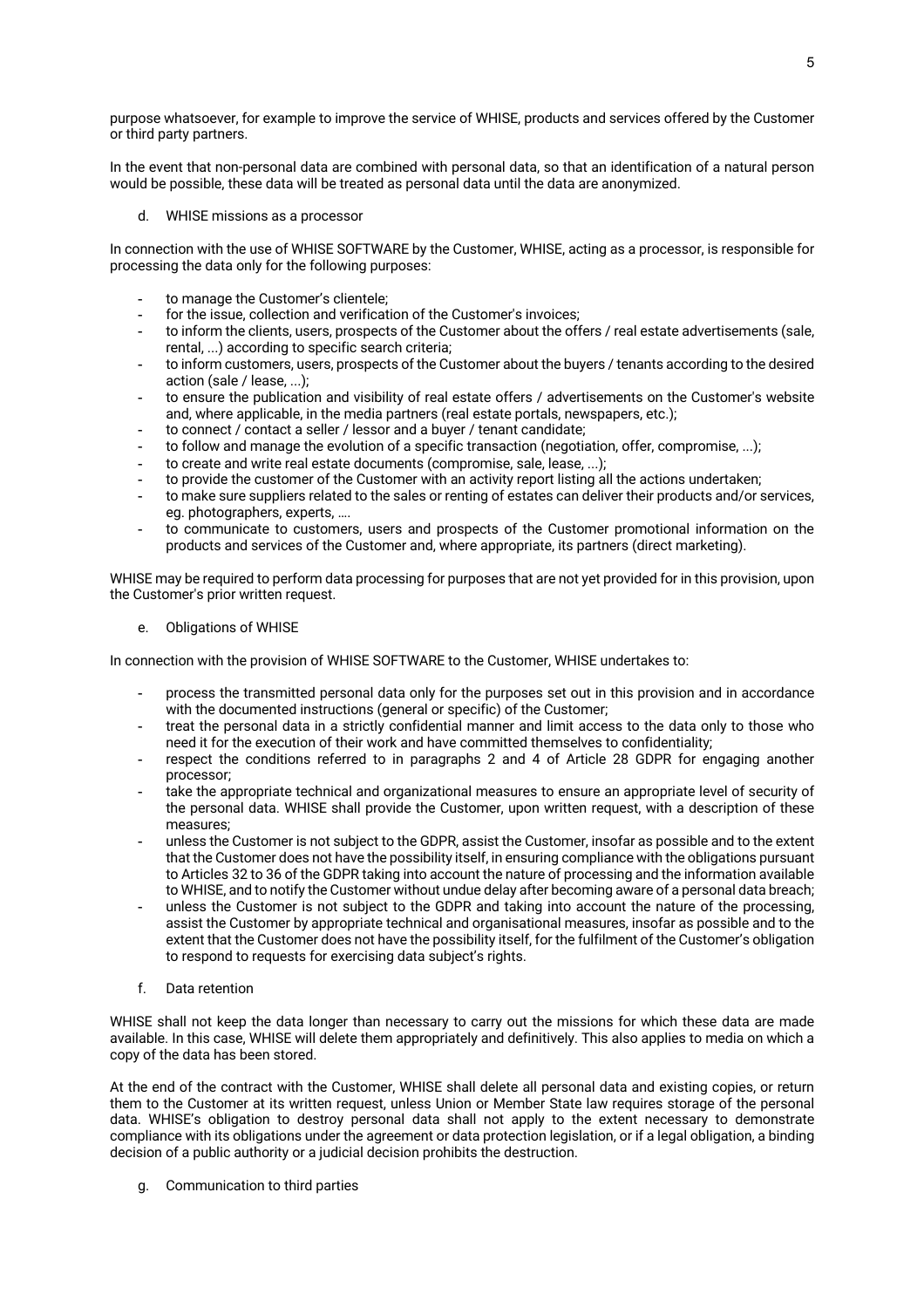As a processor, WHISE refrains from disclosing to third parties the personal data it processes, in any manner whatsoever, unless this communication has been approved by the Customer, if the communication is necessary given the nature of the Customer's instructions and the execution of the agreement, or if such disclosure is required by law or a decision of a public authority or a judicial decision. In the event that WHISE is legally obliged to communicate the personal data to a third party, it will make sure to inform the Customer beforehand, unless that law prohibits such information on important grounds of public interest.

WHISE SOFTWARE enables the Customer to set up a direct link with MARKETPLACE Account Holders and to order directly with these third parties. By making use of the products and/or services of these MARKETPLACE Account Holders, the Customer may transfer data to these third parties via the WHISE SOFTWARE and may enable these third parties to access personal data via the WHISE SOFTWARE. The Customer is solely responsible for verifying compliance by these third parties with data protection legislation and ensuring that the personal data can be lawfully accessed by and transmitted to these third parties.

## h. Sub-processors

WHISE uses sub-processors to fulfil its contractual obligations, such as hosting providers. The Customer can obtain an overview of sub-processors used by WHISE upon written request. If WHISE adds or replaces a sub-processor, WHISE shall inform the Customer about the intended change and the Customer shall be entitled to object to this change on reasonable grounds. In that case, WHISE shall be entitled to terminate the agreement with the Customer and/or to suggest modifications to its modalities without having to pay damages to the Customer.

i. Control by the Customer

Upon written request by the Customer, WHISE shall make available to the Customer all information necessary to evaluate the proper performance of its data processing activities as a data processor under its agreement with the Customer.

After obtaining WHISE's authorization, the Customer is entitled to carry out or to have a certified auditor carry out an inspection at WHISE's premises. Such inspection may not unnecessarily disturb WHISE's activities and shall be limited to one inspection per year. The Customer shall notify the inspection to WHISE in writing at least 30 days in advance. Before the start of the inspection, WHISE and the Customer shall agree on the process of the inspection. The Customer shall bear the costs of the inspection and shall pay a reasonable compensation for the efforts of WHISE's accompanying staff.

j. Responsibilities

The Customer warrants that all personal data that it transmits to WHISE are accurate, lawfully obtained and can be lawfully processed by WHISE, and guarantees that its instructions to WHISE comply with data protection legislation. The Customer accepts full responsibility in this regard and undertakes to defend and indemnify WHISE against all claims, liabilities, judgments, fines, taxes, fees and expenses (including the reasonable fees and expenses of counsel) - whatever they may be - arising from a breach by the Customer of this provision or its legal obligations under data protection legislation. WHISE's liability towards the Customer is governed by Article 11 of these General Terms.

# **9. Title to WHISE SOFTWARE**

All intellectual property rights in, title to or ownership of WHISE SOFTWARE shall at all times remain with WHISE. This includes the copyrights on the structure, organization and overall composition of the standard WHISE websites. All manuals, documentation and programs, whether available in hard copy or accessible by remote inquiry shall remain confidential and the property of WHISE. Customer shall not use, print, copy, modify, translate or alter WHISE SOFTWARE in whole or in part.

The WHISE and WHISE SOFTWARE logo's and names are protected trademarks of WHISE. The Customer is not entitled to use, copy, remove or hide these signs without express written approval of WHISE.

Customer is not allowed to grant any sub-license or other right with respect to WHISE SOFTWARE.

# **10. Confidentiality**

The Customer acknowledges that all information and/or data that it receives from WHISE in respect of WHISE SOFTWARE is confidential and represents an important commercial asset of WHISE. The Customer hereby undertakes to keep this confidential information and/or data strictly secret, and in no circumstances and in no way to divulge it and/or to make it known to third parties, and not to use this information and/or data to its own benefit without express written permission from WHISE. The Customer shall only pass the confidential information and/or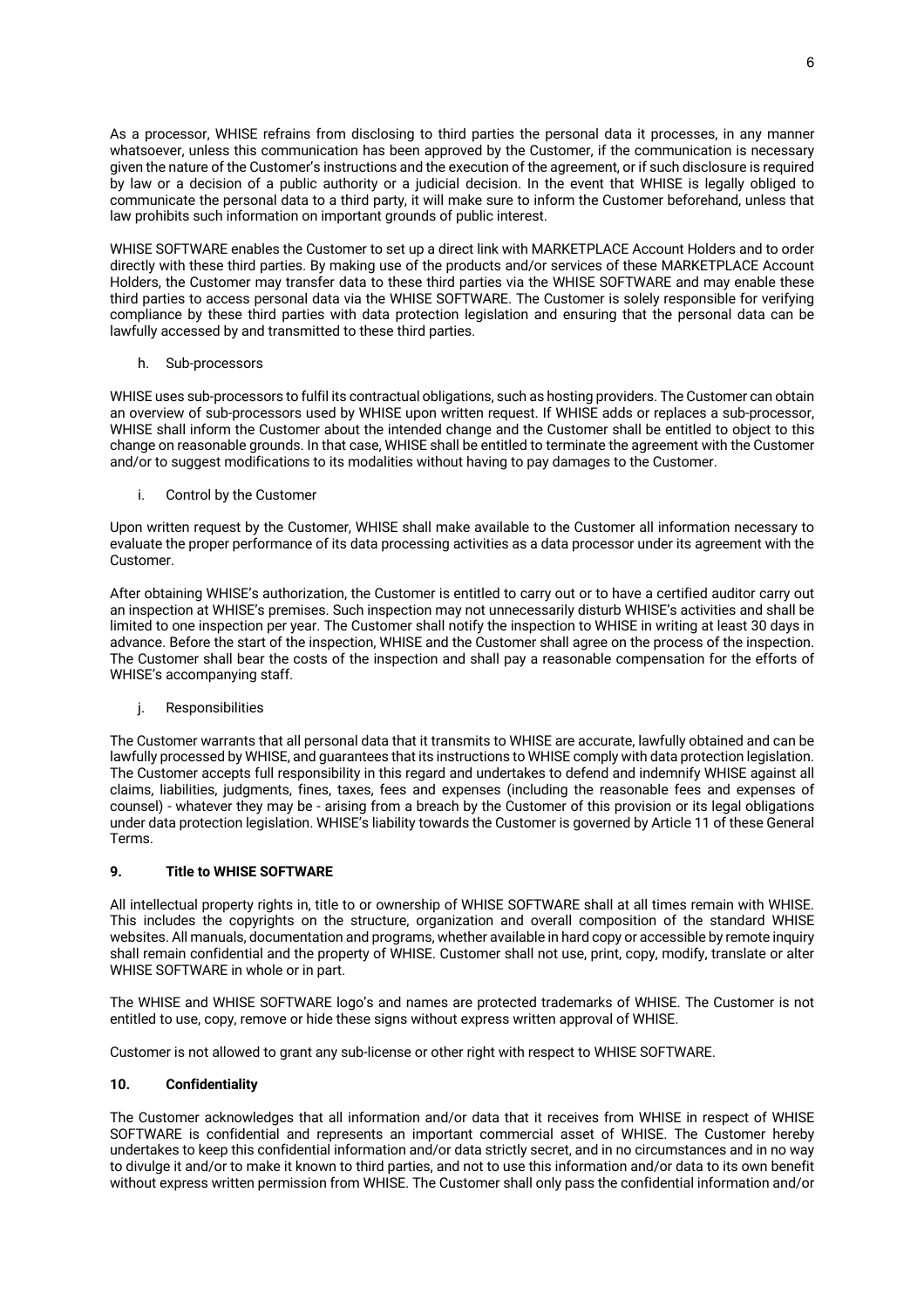data to or make it known to those of its employees that absolutely must have this information and/or data to use WHISE SOFTWARE and the related services.

WHISE undertakes a similar confidentiality obligation with respect to the confidential information of the Customer that is processed through WHISE SOFTWARE.

## **11. Limitation of liability of WHISE**

WHISE shall make reasonable efforts to ensure the proper functioning and availability of WHISE SOFTWARE.

WHISE ensures that WHISE SOFTWARE is developed in a professional manner and is consistent with generally accepted industry standards. WHISE will continue to improve WHISE SOFTWARE and warrants that WHISE SOFTWARE shall comply with such standards. However, WHISE does not warrant that WHISE SOFTWARE is entirely free of bugs and errors.

WHISE provides WHISE SOFTWARE "as is". WHISE does not warrant that the functions contained in WHISE SOFTWARE will meet the Customer's performance requirements or that WHISE SOFTWARE will operate in accordance with the Customer's expectations. The Customer accepts responsibility for the selection of WHISE SOFTWARE, its use and the results to be obtained therefrom, and is solely responsible to ensure that its activities, text or media content, services and/or products comply with applicable legislation. Also, in certain countries Customers have legal obligations such as for example certain reporting or publishing obligations. The Customer is solely responsible to comply with the laws and regulations in his/her area of activity. WHISE cannot be held responsible for any non-compliance by the Customer.

WHISE makes no warranty of any kind, express or implied, and the warranty of fitness for a particular purpose is hereby excluded. WHISE does not warrant the accuracy and/or availability of the information and data provided by or via WHISE SOFTWARE (including the WHISE Academy).

WHISE may provide templates to the Customer via the WHISE SOFTWARE, e.g. marketing email templates. The Customer is solely responsible to verify and ensure compliance with the applicable legislation of the content of such templates and the use that the Customer makes thereof.

WHISE can only be held liable for gross negligence ("zware fout", "faute grave"). It cannot be held liable when a defect, malfunction or unavailability of WHISE SOFTWARE is attributable to (i) a software or hardware defect that was not issued by WHISE, (ii) the fact that changes or amendments to WHISE SOFTWARE have been made without its permission, or (iii) if the Customer fails to report immediately any defect together with documentation and information relating to the occurrence of the defect. In the event of a defect, malfunction or unavailability of WHISE SOFTWARE, WHISE shall make reasonable efforts to remedy such defect, malfunction or unavailability within a commercially reasonable delay. WHISE shall not be responsible if emails sent using WHISE SOFTWARE are included in the spam folder of the mailbox of addressees.

The Customer understands that WHISE SOFTWARE is an online application and that all software and data will be run from the WHISE servers that are located in Europe. WHISE cannot be held liable when a defect, malfunction or unavailability of WHISE SOFTWARE is attributable to network or communication issues.

WHISE shall not be liable to the Customer or third parties for loss of profits or business, loss of data, indirect, consequential or incidental damages, even if WHISE has been advised of the possibility of such losses or damages. For direct damages, if repair in species is not possible, the liability of WHISE towards the Customer shall never exceed an amount equal to the license fees paid by the Customer over the last twelve months. The Customer shall take all necessary measures that can reasonably be expected to limit its damage.

The Customer shall indemnify WHISE and hold it harmless against and in respect to any and all claims, damages, losses, costs, expenses, obligations, liabilities, actions, suits, including without limitation, interest and penalties, reasonable attorneys' fees and costs and all amounts paid in settlement of any claim, action or suit that may be asserted against WHISE or that WHISE shall incur or suffer that arise out of, result from or relate to: (a) the nonfulfillment or breach of any obligation of the General Terms; (b) any claim of any nature whatsoever brought by any third party who may suffer damages of any sort as a direct or indirect result of the Customer's activities relating to or in connection with the Customer's use of WHISE SOFTWARE or of products and/or services from MARKETPLACE Account Holders.

# **12. Customer website**

A Customer can use web services to connect its own website with WHISE SOFTWARE. Customers that opt to use web services must be assisted by suppliers with sufficient technological knowledge. These suppliers have to obtain a MARKETPLACE Account.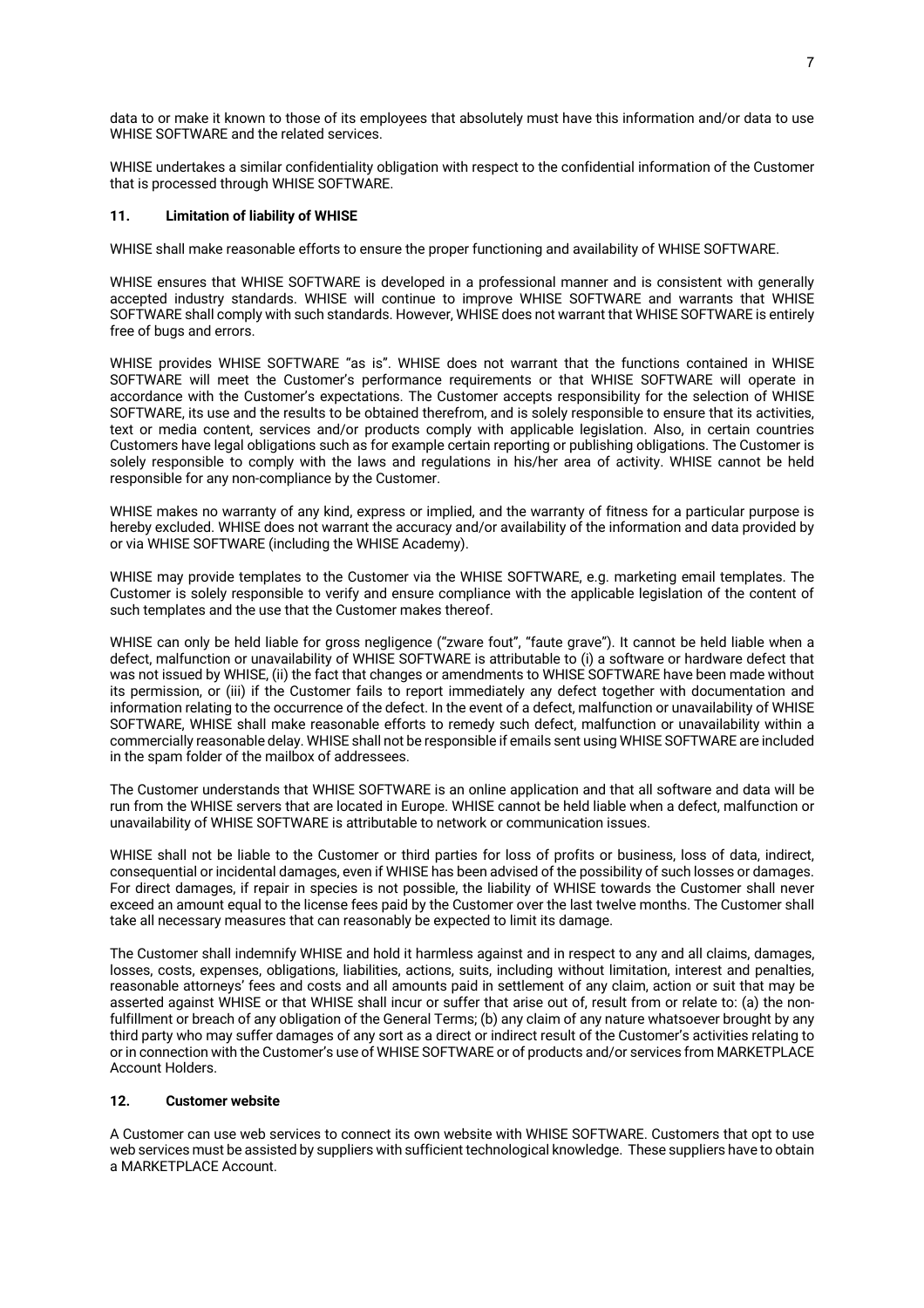A Customer can also opt to use one of the template websites provided by specific Marketplace Account Holders linked to WHISE.

# **13. Termination for cause**

Without prejudice to article 4, in case WHISE notices an action by Customer or lack of action by Customer that might in WHISE's reasonable opinion (i) breach the General Terms, (ii) directly or indirectly harm a third party, or (iii) might otherwise be objectionable, or (iv) if a third party notifies WHISE of possible harm, WHISE will contact the Customer in order to remedy the breach or harm caused as soon as possible and in any event within 15 days after having been contacted by WHISE.

In extreme cases or in case the Customer fails to timely remedy its breach or the harm caused, WHISE — at its sole discretion — may immediately and without notice, without intervention of the court ("van rechtswege", "de plein droit"), block or delete any content and/or terminate or suspend any Customer license, without any repayment of license fees or other indemnification of Customer and with complete indemnification of WHISE.

In case WHISE terminates or discontinues its services, blocks the Customer's access to WHISE SOFTWARE or deletes the data on the basis of this article or article 4, Customer shall not be entitled to any indemnification from WHISE for the damages suffered as a result thereof. If the Customer unsuccessfully contests WHISE's decision in court, the Customer shall reimburse WHISE's legal costs and expenses (incl. all attorney fees and costs).

## **14. Force Majeure**

Neither party shall be in default or otherwise liable for any delay in or failure of its performance if such delay or failure arises by any reason beyond its reasonable control, including the elements, earthquakes, floods, fires, epidemics, riots, failures or delay in transportation or communications, or any act or failure to act by the other party or such other party's employees, agents or contractors.

## **15. General**

If any of the provisions of these General Terms are held to be or rendered void or unenforceable, the Customer agrees that the same shall not result in the nullity or unenforceability of the remaining provisions, but that Customer and WHISE shall use their best efforts to replace such provision with a valid and enforceable provision which will achieve, to the extent possible, the economic, business or other purpose of said void or unenforceable provision.

The mere fact that WHISE does not insist upon or enforce strict compliance by the Customer of any provision of the General Terms shall not be construed as a waiver or relinquishment of WHISE's rights pursuant to that provision, unless made in writing.

The rights and remedies afforded to WHISE pursuant to the General Terms are in addition to and do not in any way limit any other rights or remedies afforded to WHISE by law. All such rights and remedies are cumulative and may be exercised singularly or concurrently.

All notices between WHISE and the Customer shall be written in English and shall be deemed to be given:

- to the Customer if sent by e-mail to Customer's e-mail address for notices,
- to WHISE if sent by e-mail to info@WHISE.eu.

#### **16. Applicable law and venue**

The General Terms, as well as any other agreement between Customer and WHISE with respect to the use of WHISE SOFTWARE shall be governed by, interpreted and construed in accordance with the laws of Belgium. Any action brought by either party that arises out of or relates to the General Terms or any other agreement between Customer and WHISE shall be filed with the courts of Brussels (Belgium).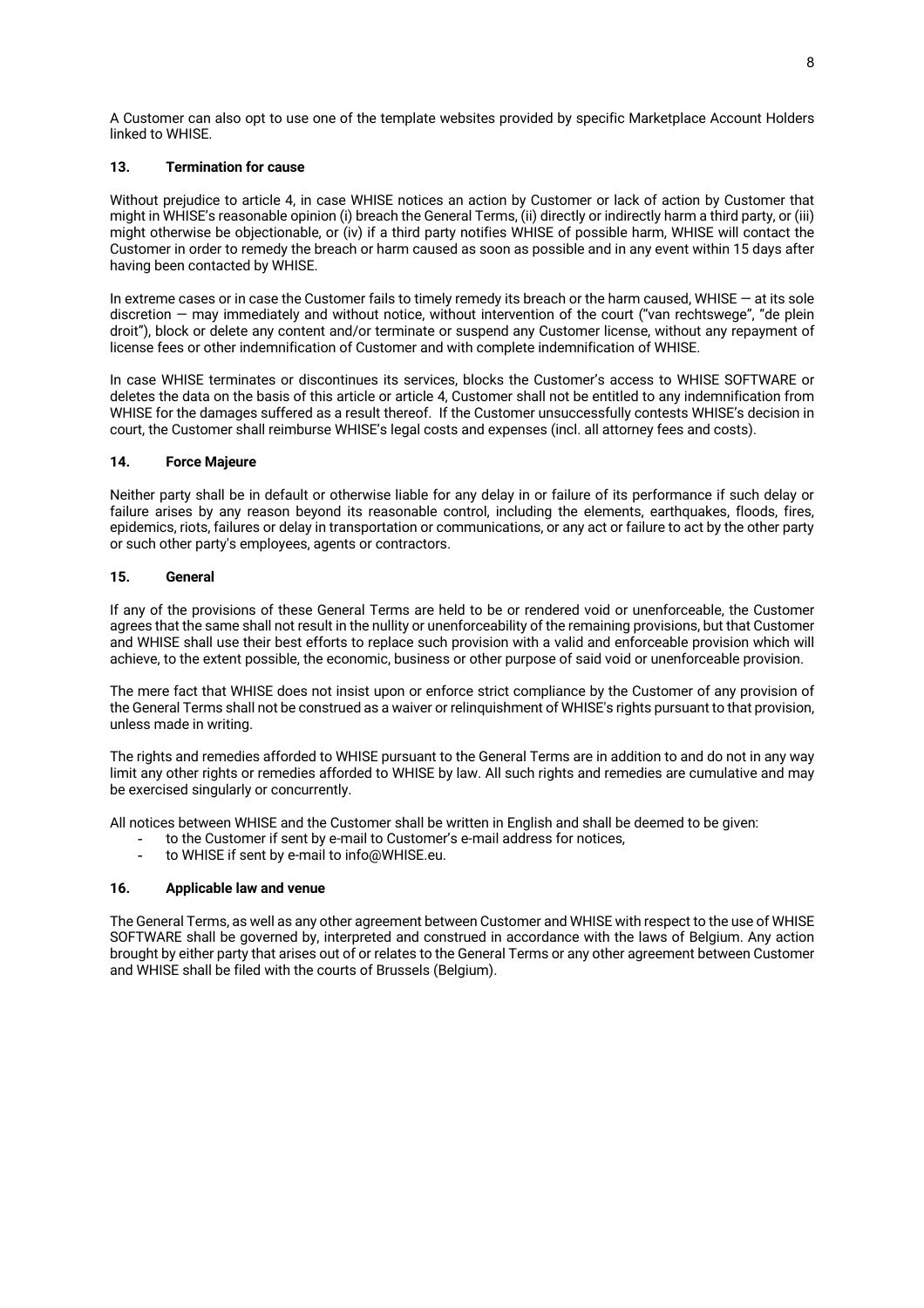#### **ANNEX A: WHISE SOFTWARE INFORMATION PAGE**

WHISE SOFTWARE is an advanced and intelligent online CRM software specifically developed for the real estate professional. WHISE SOFTWARE is internet-based. The available WHISE accounts are:

**FREEMIUM Account**: This account is free of charge and can be created via the sign-up page of WHISE (https://web.WHISE.eu/sign-up.html).

The functionalities are in principle the same as in the EXPERT Account, but WHISE built in the following limitations:

- Only 5 active online properties are allowed. More offline or archived properties are allowed
- Only one user is allowed
- Not more than 500 emails can be sent.

WHISE also reserves the right to limit the functionalities, and change the limitations of the accounts. Customers can upgrade to a STARTER or EXPERT Account.

A hosting of 1 Gbyte for the active hosting, and 1 Gbyte for the archived hosting is included.

#### **STARTER Account:**

This account is not free and contains the following modules

• Properties: management of properties, the publication of advertisements to portal sites, history of properties,…

• Contacts: management of contacts (owners, buyers, prospects,…), history of contacts, preferences of prospects (number of bedrooms wanted, price range, area,…),…

• Automated matching: the system automatically looks for matches between the criteria of the prospect and the available estates,…

• Calendar: management of the agenda of the whole staff

• Administration: management of users, passwords, rights, default settings,…

A hosting of 1 Gbyte for the active hosting, and 1 Gbyte for the archived hosting is included.

#### **EXPERT Account:**

This account is not free and contains the functionalities of the STARTER Account plus uMail - management incoming and outgoing mails Mailings - Integrated mass mailing campaigns API/Webservices - for websites uCall - possibility for a link with VOIP telephony uCheck - A workflow and task module

A hosting of 1 Gbyte for the active hosting, and 1 Gbyte for the archived hosting is included.

#### **MARKETPLACE Account**

A MARKETPLACE Account is an account for suppliers of services or products to the Customers (real estate agents), so that they can setup a direct link with WHISE. This link gives the possibility for Customers to order directly from the owner of the MARKETPLACE Account.

Customers can ask for the activation of a specific MARKETPLACE Account. Once the MARKETPLACE Account Holder has accepted the Customer's request, the Customer can order services or products from the MARKETPLACE Account Holder.

The MARKETPLACE Accounts are separated in the following types:

1. Media - Portal sites

2. Property-based Services eg.: energy certificates, creation of brochures, rent guarantee

3. Websites for the Customers

4. Telephony eg. recognizing the Contact in the database of the Customer based on the telephone number of an incoming call, calling out from WHISE SOFTWARE

5. SMS - Giving the possibility to send SMS manually or automatically to contacts of the Customer

6. Designers & System integrators

7. General activities of the real estate agent, examples: opinion systems, GDPR consulting & services, marketing tools, …

8. Other